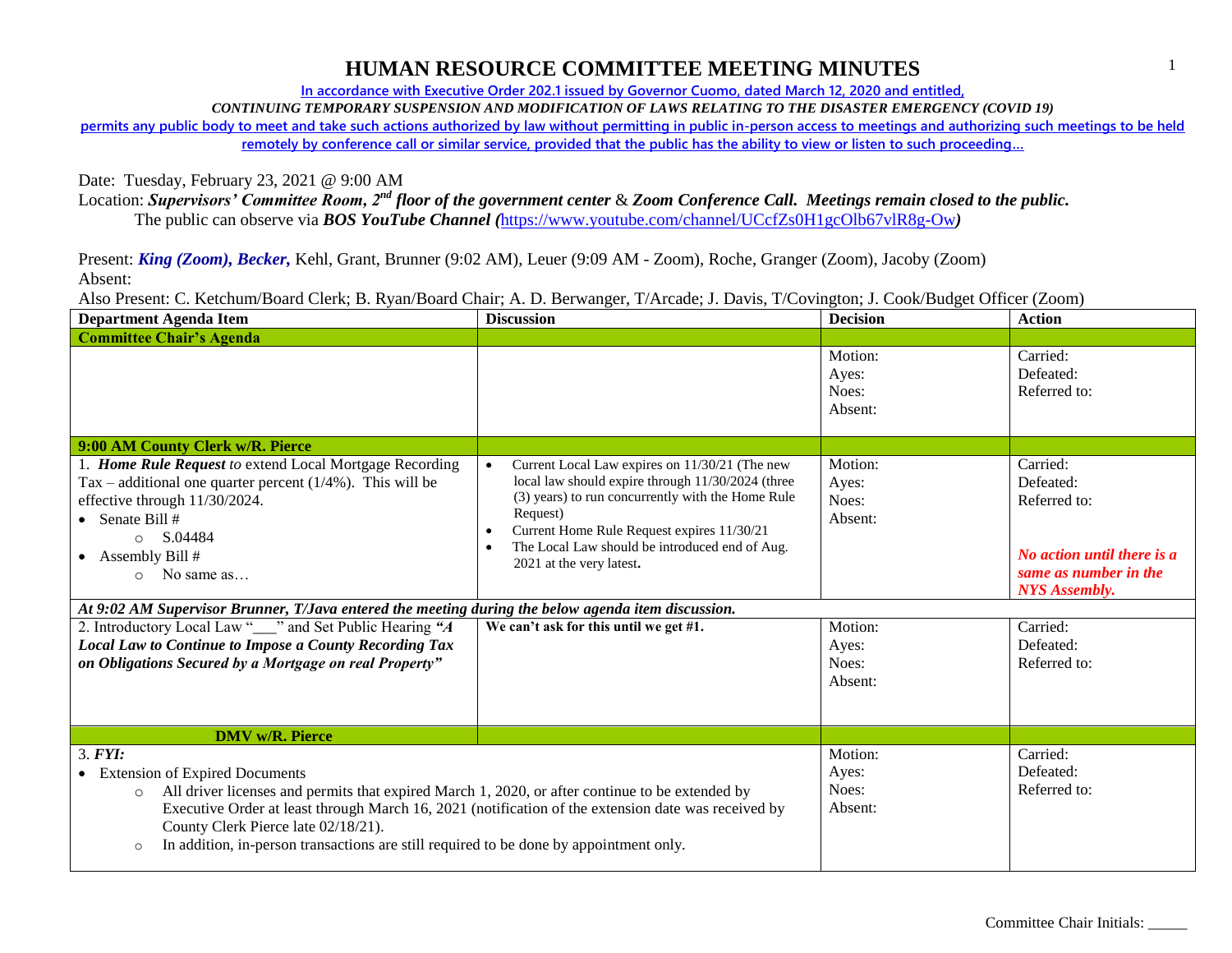**In accordance with Executive Order 202.1 issued by Governor Cuomo, dated March 12, 2020 and entitled,**

*CONTINUING TEMPORARY SUSPENSION AND MODIFICATION OF LAWS RELATING TO THE DISASTER EMERGENCY (COVID 19)*

**permits any public body to meet and take such actions authorized by law without permitting in public in-person access to meetings and authorizing such meetings to be held** 

**remotely by conference call or similar service, provided that the public has the ability to view or listen to such proceeding…**

Date: Tuesday, February 23, 2021 @ 9:00 AM

Location: *Supervisors' Committee Room, 2nd floor of the government center* & *Zoom Conference Call. Meetings remain closed to the public.* The public can observe via *BOS YouTube Channel (*<https://www.youtube.com/channel/UCcfZs0H1gcOlb67vlR8g-Ow>*)*

Present: *King (Zoom), Becker,* Kehl, Grant, Brunner (9:02 AM), Leuer (9:09 AM - Zoom), Roche, Granger (Zoom), Jacoby (Zoom)

Absent:

Also Present: C. Ketchum/Board Clerk; B. Ryan/Board Chair; A. D. Berwanger, T/Arcade; J. Davis, T/Covington; J. Cook/Budget Officer (Zoom)

| <b>Department Agenda Item</b>                                                                               | <b>Discussion</b> | <b>Decision</b>        | <b>Action</b>             |
|-------------------------------------------------------------------------------------------------------------|-------------------|------------------------|---------------------------|
| <b>Special Presentation by Board Chair Ryan, T/Warsaw.</b>                                                  |                   |                        |                           |
| At 9:06 AM Budget Officer Cook entered the meeting via Zoom during the below Agenda Item.                   |                   |                        |                           |
| Chairwoman Ryan made a presentation in honor of the 43 + years of service Dixie Perkins provided to Wyoming |                   | Motion:                | Carried:                  |
| County upon her retirement. Ms. Perkins began her career as a Motor Vehicle Cashier on April 17, 1977 and   |                   | Ayes:                  | Defeated:                 |
| retired as the Wyoming County Workers' Compensation Program Administrator on February 19, 2021.             |                   | Noes:                  | Referred to:              |
| Chairwoman Ryan presented Ms. Perkins with a clock that commemorates her county service. Ms. Perkins was    |                   | Absent:                |                           |
| accompanied by the new Wyoming County Workers' Compensation Program Administrator, Tracy Vacinek.           |                   |                        |                           |
|                                                                                                             |                   |                        |                           |
| 9:30 AM Human Resource w/D. Farberman                                                                       |                   |                        |                           |
| 1. Position Fill:                                                                                           |                   | <b>Motion: Brunner</b> | Carried: XXX              |
| <b>Buildings and Grounds</b>                                                                                |                   | Ayes: 9                | Defeated:                 |
| One (1) position of <i>Laborer</i> ( <i>position</i> #025.144) ( $FT-1.0$                                   |                   | Noes:                  | Referred to:              |
| FTE) on CSEA Schedule B, Grade 8, at an hourly rate of                                                      |                   | Absent:                |                           |
| \$18.33 - \$20.32/hr. Person Vacating: Grady Naylor, effective                                              |                   |                        |                           |
| March 10, 2021. Position Available: March 10, 2021.                                                         |                   |                        | <b>Public Works Comm.</b> |
|                                                                                                             |                   |                        | <b>FINANCE</b>            |
| At 9:09 AM Supervisor Leuer, T/Middlebury entered the meeting during the below agenda item.                 |                   |                        |                           |
| 2. Positions Create/Fill:                                                                                   |                   | Motion: Brunner        | Carried: XXX              |
| <b>Buildings and Grounds</b>                                                                                |                   | Ayes: 9                | Defeated:                 |
| One (1) position of <b>Building Maintenance Mechanic</b> ( $FT-$                                            |                   | Noes:                  | Referred to:              |
| 1.0 FTE) on CSEA Schedule B, Grade 9, at an hourly rate of                                                  |                   | Absent:                |                           |
| $$19.04 - $21.03$ /hr. Position Available March 10, 2021.                                                   |                   |                        |                           |
|                                                                                                             |                   |                        | <b>Public Works Comm.</b> |
|                                                                                                             |                   |                        | <b>FINANCE</b>            |
| Walk-in: Position Fill:                                                                                     |                   | Motion: Brunner        | Carried: XXX              |
| <b>Buildings and Grounds</b>                                                                                |                   | Ayes: 9                | Defeated:                 |
| One (1) position of <i>Working Supervisor</i> ( <i>position</i> #043.276)                                   |                   | Noes:                  | Referred to:              |
| $(FT - 1.0$ FTE) on CSEA Schedule B, Grade 10, at an hourly                                                 |                   | Absent:                |                           |
| rate of \$19.58 - \$22.30/hr. Person Vacating: Ryan Paddock,                                                |                   |                        |                           |
| effective January 29, 2021. Position Available: March 03,                                                   |                   |                        | <b>Public Works Comm.</b> |
| 2021.                                                                                                       |                   |                        | <b>FINANCE</b>            |

Committee Chair Initials: \_\_\_\_\_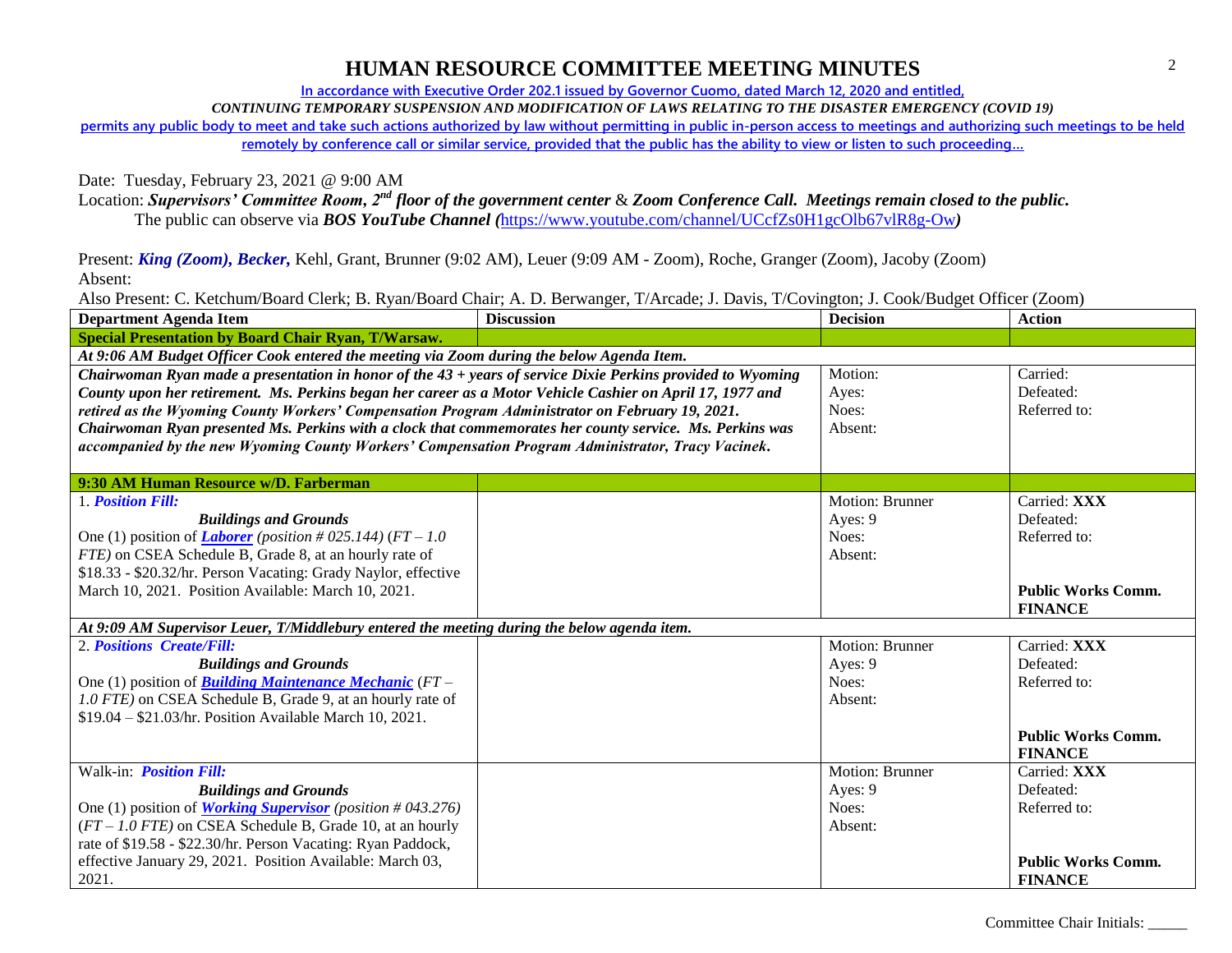**In accordance with Executive Order 202.1 issued by Governor Cuomo, dated March 12, 2020 and entitled,**

*CONTINUING TEMPORARY SUSPENSION AND MODIFICATION OF LAWS RELATING TO THE DISASTER EMERGENCY (COVID 19)*

**permits any public body to meet and take such actions authorized by law without permitting in public in-person access to meetings and authorizing such meetings to be held** 

**remotely by conference call or similar service, provided that the public has the ability to view or listen to such proceeding…**

Date: Tuesday, February 23, 2021 @ 9:00 AM

Location: *Supervisors' Committee Room, 2nd floor of the government center* & *Zoom Conference Call. Meetings remain closed to the public.*

The public can observe via *BOS YouTube Channel (*<https://www.youtube.com/channel/UCcfZs0H1gcOlb67vlR8g-Ow>*)*

Present: *King (Zoom), Becker,* Kehl, Grant, Brunner (9:02 AM), Leuer (9:09 AM - Zoom), Roche, Granger (Zoom), Jacoby (Zoom) Absent:

Also Present: C. Ketchum/Board Clerk; B. Ryan/Board Chair; A. D. Berwanger, T/Arcade; J. Davis, T/Covington; J. Cook/Budget Officer (Zoom)

| <b>Department Agenda Item</b>                                             | <b>Discussion</b>                                                                          | <b>Decision</b> | <b>Action</b>              |  |  |  |
|---------------------------------------------------------------------------|--------------------------------------------------------------------------------------------|-----------------|----------------------------|--|--|--|
|                                                                           | At 9:10 AM Supervisor Davis, T/Covington entered the meeting during the below agenda item. |                 |                            |  |  |  |
| <b>3. Positions Create/Fill:</b>                                          |                                                                                            | Motion: Kehl    | Carried: XXX               |  |  |  |
| <b>Sheriff</b>                                                            |                                                                                            | Ayes: 9         | Defeated:                  |  |  |  |
| Two (2) positions of <b>Deputy Sheriff</b> ( $PT - Variable$ FTE)         |                                                                                            | Noes:           | Referred to:               |  |  |  |
| (Non Union) following the WCDSA schedule at an hourly rate                |                                                                                            | Absent:         |                            |  |  |  |
| of \$25.45 - \$27.43/hr. Position Available: March 10, 2021.              |                                                                                            |                 | <b>Public Safety Comm.</b> |  |  |  |
|                                                                           |                                                                                            |                 | <b>FINANCE</b>             |  |  |  |
| <b>4. Position Fill:</b>                                                  |                                                                                            | Motion: Kehl    | Carried: XXX               |  |  |  |
| <b>Jail</b>                                                               |                                                                                            | Ayes: 9         | Defeated:                  |  |  |  |
| One (1) position of <i>Correction Officer</i> ( <i>position</i> #053.065) |                                                                                            | Noes:           | Referred to:               |  |  |  |
| (PT-variable FTE) (Non-Union) following WCSEA Job                         |                                                                                            | Absent:         |                            |  |  |  |
| Grade 3, at an hourly rate of \$22.89 - \$25.02/hr. Person                |                                                                                            |                 |                            |  |  |  |
| Vacating: Teresa Jagusiak, effective January 20, 2021.                    |                                                                                            |                 |                            |  |  |  |
| Position Available: March 23, 2021.                                       |                                                                                            |                 | <b>Public Safety Comm.</b> |  |  |  |
|                                                                           |                                                                                            |                 | <b>FINANCE</b>             |  |  |  |
| <b>5. Position Fill:</b>                                                  |                                                                                            | Motion: Kehl    | Carried: XXX               |  |  |  |
| <b>Jail</b>                                                               |                                                                                            | Ayes: 9         | Defeated:                  |  |  |  |
| One (1) position of <i>Correction Officer</i> ( <i>position</i> #019.065) |                                                                                            | Noes:           | Referred to:               |  |  |  |
| $(FT-1.0$ FTE) on WCSEA Job Grade 3, at an hourly rate of                 |                                                                                            | Absent:         |                            |  |  |  |
| \$22.89 - \$25.02/hr. Person Vacating: Zachary Konfederath,               |                                                                                            |                 |                            |  |  |  |
| effective February 6, 2021. Position Available: March $\frac{2}{3}$ ,     |                                                                                            |                 |                            |  |  |  |
| 2021.                                                                     |                                                                                            |                 |                            |  |  |  |
|                                                                           |                                                                                            |                 | <b>Public Safety Comm.</b> |  |  |  |
|                                                                           |                                                                                            |                 | <b>FINANCE</b>             |  |  |  |
| <b>6. Position Fill:</b>                                                  |                                                                                            | Motion: Kehl    | Carried: XXX               |  |  |  |
| Jail                                                                      |                                                                                            | Ayes: 9         | Defeated:                  |  |  |  |
| One (1) position of <b>Meal Deliverer</b> (PT – Variable FTE)             |                                                                                            | Noes:           | Referred to:               |  |  |  |
| (Position # 094.598) on Salary Schedule S at an hourly rate of            |                                                                                            | Absent:         |                            |  |  |  |
| \$12.50/hr. Person Vacating: Margaret Gayford, effective                  |                                                                                            |                 |                            |  |  |  |
| January 29, 2021. Position Available: March 2 3, 2021.                    |                                                                                            |                 | <b>Public Safety Comm.</b> |  |  |  |
|                                                                           |                                                                                            |                 | <b>FINANCE</b>             |  |  |  |

Committee Chair Initials: \_\_\_\_\_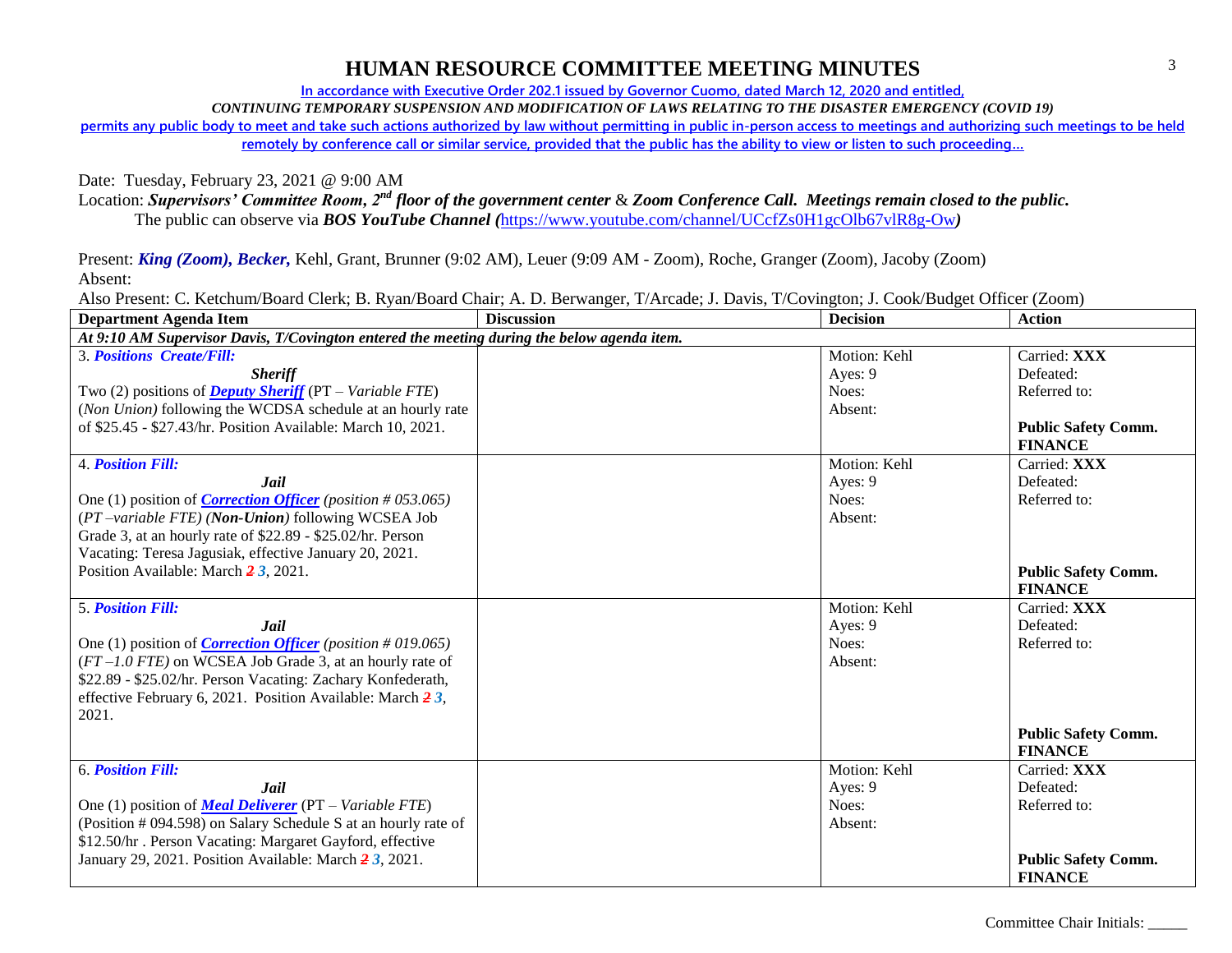**In accordance with Executive Order 202.1 issued by Governor Cuomo, dated March 12, 2020 and entitled,**

*CONTINUING TEMPORARY SUSPENSION AND MODIFICATION OF LAWS RELATING TO THE DISASTER EMERGENCY (COVID 19)*

**permits any public body to meet and take such actions authorized by law without permitting in public in-person access to meetings and authorizing such meetings to be held** 

**remotely by conference call or similar service, provided that the public has the ability to view or listen to such proceeding…**

Date: Tuesday, February 23, 2021 @ 9:00 AM

Location: *Supervisors' Committee Room, 2nd floor of the government center* & *Zoom Conference Call. Meetings remain closed to the public.*

The public can observe via *BOS YouTube Channel (*<https://www.youtube.com/channel/UCcfZs0H1gcOlb67vlR8g-Ow>*)*

Present: *King (Zoom), Becker,* Kehl, Grant, Brunner (9:02 AM), Leuer (9:09 AM - Zoom), Roche, Granger (Zoom), Jacoby (Zoom) Absent:

Also Present: C. Ketchum/Board Clerk; B. Ryan/Board Chair; A. D. Berwanger, T/Arcade; J. Davis, T/Covington; J. Cook/Budget Officer (Zoom)

| <b>Department Agenda Item</b>                                        | <b>Discussion</b> | <b>Decision</b>        | <b>Action</b>               |
|----------------------------------------------------------------------|-------------------|------------------------|-----------------------------|
| <b>7. Position Fill:</b>                                             |                   | Motion: Grant          | Carried: XXX                |
| <b>Social Services</b>                                               |                   | Ayes: $9$              | Defeated:                   |
| One (1) position of <i>Clerk</i> (FT – 1.0 FTE) (Position # 074.053) |                   | Noes:                  | Referred to:                |
| on CSEA Schedule A, Job Grade 2 at an hourly rate of \$16.29         |                   | Absent:                |                             |
| $-$ \$17.78/hr. Person Vacating: Nancie Hardie, effective            |                   |                        | <b>Human Services Comm.</b> |
| January 15, 2021. Position Available: March 23, 2021.                |                   |                        | <b>FINANCE</b>              |
| 8. Position Fill:                                                    |                   | Motion: Brunner        | Carried: XXX                |
| <b>Zoning</b>                                                        |                   | Ayes: 9                | Defeated:                   |
| One (1) position of <b>Zoning Enforcement Officer</b> (FT $-1.0$     |                   | Noes:                  | Referred to:                |
| <i>FTE</i> ) (Position # 026.554) on Salary Schedule S at an hourly  |                   | Absent:                |                             |
| rate of \$18.02/hr. Person Vacating: Jenna Marley, effective         |                   |                        | <b>Planning Comm.</b>       |
| April 1, 2021. Position Available: April 2, 2021.                    |                   |                        | <b>FINANCE</b>              |
| 9. Position Fill:                                                    |                   | <b>Motion: Brunner</b> | Carried: XXX                |
| <b>Zoning</b>                                                        |                   | Ayes: 9                | Defeated:                   |
| One (1) position of <b>Zoning Enforcement Officer</b> (FT $-1.0$ )   |                   | Noes:                  | Referred to:                |
| FTE) (Position # 023.554) on Salary Schedule S at an hourly          |                   | Absent:                |                             |
| rate of \$21.81/hr. Person Vacating: Alyssa Cutcliffe, effective     |                   |                        | <b>Planning Comm.</b>       |
| January 20, 2021. Position Available: March $\frac{2}{3}$ , 2021.    |                   |                        | <b>FINANCE</b>              |

*HR Director Farberman explained that he plans to have the newly appointed Zoning Enforcement Officer sign an indemnification agreement to repay any exorbitant training expenses associated in obtaining the appropriate certifications as Zoning Enforcement Officer in addition to a 3 year non-compete clause. There was discussion over legal action being taken against a new employer and not the employee. County Attorney Wujcik explained that courts typically don't like long term agreements. Chairwoman Ryan, T/Warsaw explained that the agreement between the county, towns and villages for Fire and Building Code Enforcement services states that once a municipality opts out of the county program, they can never opt back in.*

| 10. Abolish/Create/Fill:                                                     | <b>Motion: Brunner</b> | Carried: XXX               |
|------------------------------------------------------------------------------|------------------------|----------------------------|
| <b>Fire and Building Codes</b>                                               | Aves: 9                | Defeated:                  |
| <b>Abolish:</b> One (1) position of <b>Plans Examiner</b> (FT $-1.0$ FTE)    | Noes:                  | Referred to:               |
| $\vert$ (Position # 016.472) on CSEA Schedule A Job Grade 6 at an            | Absent:                |                            |
| hourly rate of $$17.92 - $19.98$ /hr. Effective March 10, 2021               |                        |                            |
| <b>Create/Fill:</b> One (1) position of <b>Building Inspector</b> (FT $-1.0$ |                        |                            |
| <i>FTE</i> ) on Salary Schedule S at an hourly rate of \$20.80/hr.           |                        | <b>Public Safety Comm.</b> |
| Position Available March 10, 2021.                                           |                        | <b>FINANCE</b>             |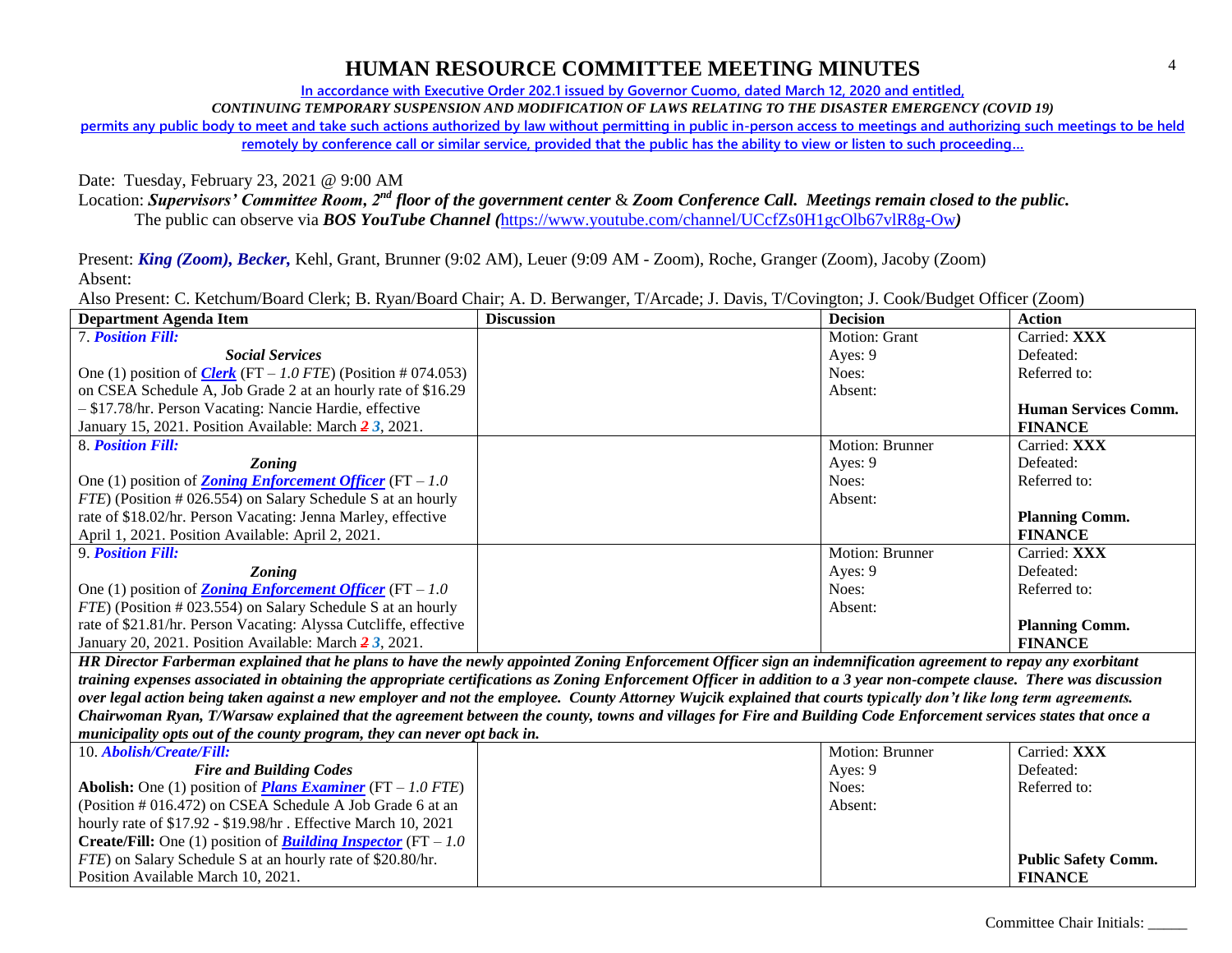**In accordance with Executive Order 202.1 issued by Governor Cuomo, dated March 12, 2020 and entitled,**

*CONTINUING TEMPORARY SUSPENSION AND MODIFICATION OF LAWS RELATING TO THE DISASTER EMERGENCY (COVID 19)*

**permits any public body to meet and take such actions authorized by law without permitting in public in-person access to meetings and authorizing such meetings to be held** 

**remotely by conference call or similar service, provided that the public has the ability to view or listen to such proceeding…**

Date: Tuesday, February 23, 2021 @ 9:00 AM

Location: *Supervisors' Committee Room, 2nd floor of the government center* & *Zoom Conference Call. Meetings remain closed to the public.*

The public can observe via *BOS YouTube Channel (*<https://www.youtube.com/channel/UCcfZs0H1gcOlb67vlR8g-Ow>*)*

Present: *King (Zoom), Becker,* Kehl, Grant, Brunner (9:02 AM), Leuer (9:09 AM - Zoom), Roche, Granger (Zoom), Jacoby (Zoom) Absent:

Also Present: C. Ketchum/Board Clerk; B. Ryan/Board Chair; A. D. Berwanger, T/Arcade; J. Davis, T/Covington; J. Cook/Budget Officer (Zoom)

| <b>Department Agenda Item</b>                                      | <b>Discussion</b> | <b>Decision</b>        | <b>Action</b>              |
|--------------------------------------------------------------------|-------------------|------------------------|----------------------------|
| 11. Position Fill:                                                 |                   | Motion: Kehl           | Carried: XXX               |
| <b>Highway</b>                                                     |                   | Ayes: 9                | Defeated:                  |
| One (1) position of <b>Heavy Equipment Maintenance Operator</b>    |                   | Noes:                  | Referred to:               |
| $(FT - 1.0$ FTE) (Position # 002.420) on CSEA Schedule             |                   | Absent:                |                            |
| B/Grade 9 starting hourly wage of \$19.04. Person Vacating:        |                   |                        |                            |
| James Woods, effective July 11, 2020. Position Available:          |                   |                        | <b>Public Works Comm.</b>  |
| March 3, 2021.                                                     |                   |                        | <b>FINANCE</b>             |
| 12. Position Fill:                                                 |                   | Motion: Brunner        | Carried: XXX               |
| <b>Health Department</b>                                           |                   | Ayes: $9$              | Defeated:                  |
| One (1) position of <i>Public Health Nurse</i> (position #127.197) |                   | Noes:                  | Referred to:               |
| $(FT - 1.0 FTE)$ on CSEA Schedule A, Grade 18, at an hourly        |                   | Absent:                |                            |
| rate of \$26.65 - \$30.16/hr. Person Vacating: Erin Herman         |                   |                        |                            |
| (Calteaux); effective March 12, 2021. Position Available:          |                   |                        | <b>Public Health Comm.</b> |
| March 15, 2021.                                                    |                   |                        | <b>FINANCE</b>             |
| 13. Position Create/Fill:                                          |                   | <b>Motion: Brunner</b> | Carried: XXX               |
| <b>Health Department</b>                                           |                   | Ayes: 9                | Defeated:                  |
| One (1) position of <b>Registered Professional Nurse</b> (Per Diem |                   | Noes:                  | Referred to:               |
| - Variable FTE) (Non-Union) following CSEA Schedule A,             |                   | Absent:                |                            |
| Grade $10B + 10\%$ at an hourly rate of \$29.30 - \$31.91/hr.      |                   |                        |                            |
| Position Available: March 15, 2021.                                |                   |                        | <b>Public Health Comm.</b> |
|                                                                    |                   |                        | <b>FINANCE</b>             |
| 14. Discussion Items:                                              |                   | Motion:                | Carried:                   |
| <b>EAP Report</b>                                                  |                   | Ayes:                  | Defeated:                  |
| Request for executive session                                      |                   | Noes:                  | Referred to:               |
|                                                                    |                   | Absent:                |                            |
| Civil Service w/D. Farberman                                       |                   |                        |                            |
| 15. Civil Service update for <b>February 2021</b>                  |                   | Motion:                | Carried:                   |
|                                                                    |                   | Ayes:                  | Defeated:                  |
|                                                                    |                   | Noes:                  | Referred to:               |
|                                                                    |                   | Absent:                |                            |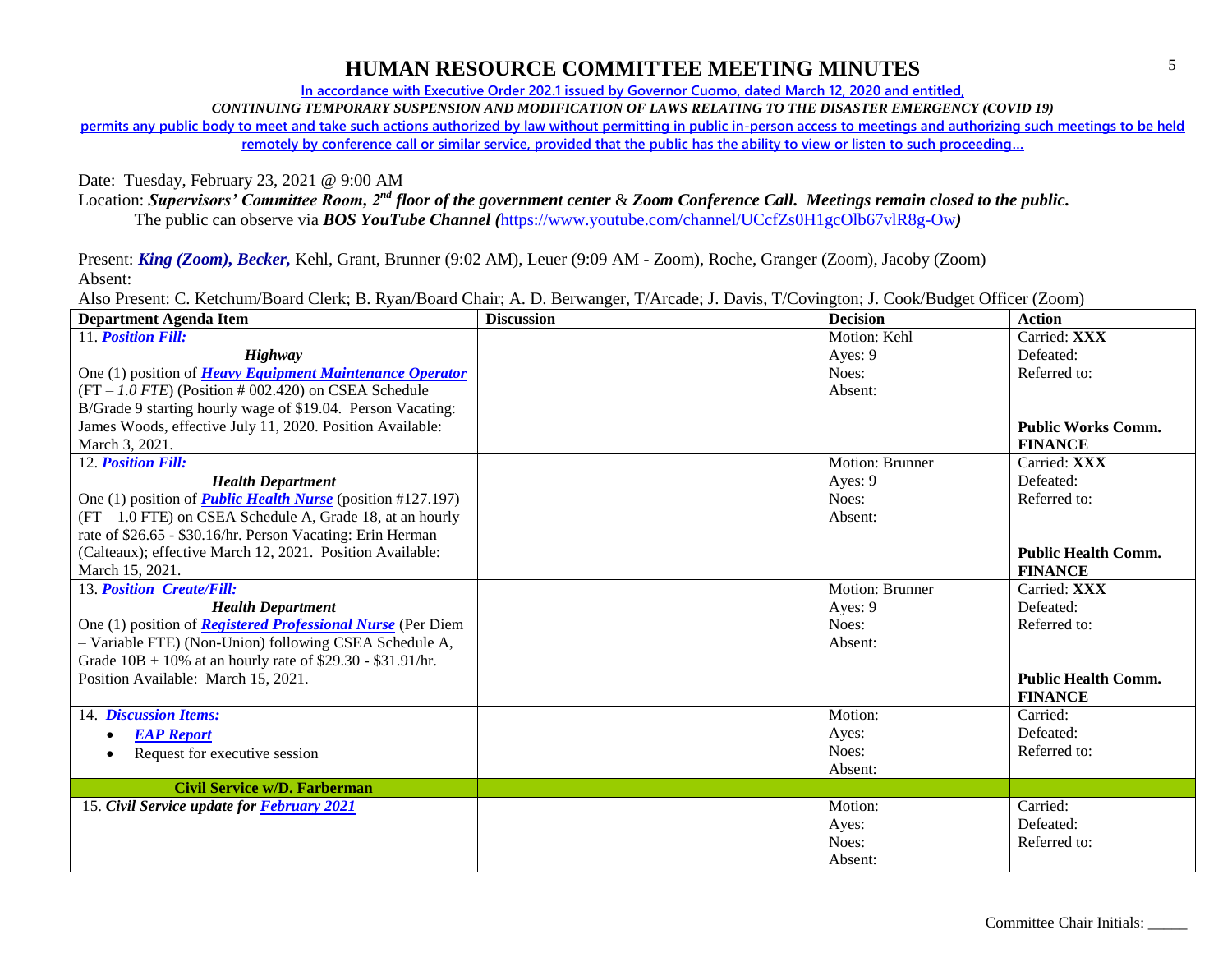**In accordance with Executive Order 202.1 issued by Governor Cuomo, dated March 12, 2020 and entitled,**

*CONTINUING TEMPORARY SUSPENSION AND MODIFICATION OF LAWS RELATING TO THE DISASTER EMERGENCY (COVID 19)*

**permits any public body to meet and take such actions authorized by law without permitting in public in-person access to meetings and authorizing such meetings to be held remotely by conference call or similar service, provided that the public has the ability to view or listen to such proceeding…**

Date: Tuesday, February 23, 2021 @ 9:00 AM

Location: *Supervisors' Committee Room, 2nd floor of the government center* & *Zoom Conference Call. Meetings remain closed to the public.*

The public can observe via *BOS YouTube Channel (*<https://www.youtube.com/channel/UCcfZs0H1gcOlb67vlR8g-Ow>*)*

Present: *King (Zoom), Becker,* Kehl, Grant, Brunner (9:02 AM), Leuer (9:09 AM - Zoom), Roche, Granger (Zoom), Jacoby (Zoom) Absent:

Also Present: C. Ketchum/Board Clerk; B. Ryan/Board Chair; A. D. Berwanger, T/Arcade; J. Davis, T/Covington; J. Cook/Budget Officer (Zoom)

| - Item<br>Department<br>Agend2<br>- | --<br>Discussion | Jecision | ction |
|-------------------------------------|------------------|----------|-------|
|                                     |                  |          |       |

*At 9:45 AM there was a motion by Supervisor Grant to enter an executive session to discuss the employment and performance history of a particular employee. This was seconded by Supervisor Brunner and all voted aye.*

*Clerk Ketchum, Budget Officer Cook, County Attorney Wujcik and HR Director Farberman remained.*

*At 10:33 AM there was a motion by Supervisor Kehl to end the executive session and continue the regular meeting. This was seconded by Supervisor Brunner and all voted aye.*

| 9:15 AM County Attorney w/J. Wujcik                 |         |              |
|-----------------------------------------------------|---------|--------------|
| <b>General Update, including pending litigation</b> | Motion: | Carried:     |
|                                                     | Ayes:   | Defeated:    |
|                                                     | Noes:   | Referred to: |
|                                                     | Absent: |              |
|                                                     |         |              |
|                                                     |         |              |

*The committee had a discussion with the county attorney over the above agenda item which is a privileged attorney / client discussion pursuant to §4503 of the Civil Practice Law and Rules…*

| Human Resource w/D. Farberman & Budget Officer J. Cook                                                         |                        |                 |
|----------------------------------------------------------------------------------------------------------------|------------------------|-----------------|
| 1. Cell phone reimbursements                                                                                   | Motion:                | Carried:        |
| Budget Officer Cook explained that it is getting increasingly difficult to get the appropriate supporting      | Ayes:                  | Defeated:       |
| documentation from departments. Departments give a whole host of reasons why this is occurring. Budget Officer | Noes:                  | Referred to:    |
| Cook suggested the reimbursement become a taxable benefit through payroll The committee instructed Human       | Absent:                |                 |
| Resource Director Farberman to follow up with departments on providing appropriate supporting documentation    |                        |                 |
| according to the provisions of the reimbursement contract.                                                     |                        |                 |
| Motion for HR Director Farberman to send a reminder out to                                                     | <b>Motion: Brunner</b> | Carried: XXX    |
| the Department Heads on providing timely supporting                                                            | Ayes: 9                | Defeated:       |
| documentation for cell phone reimbursement according to the                                                    | Noes:                  | Referred to:    |
| provisions of the written agreement each employee must sign                                                    | Absent:                |                 |
| to be eligible.                                                                                                |                        | <b>APPROVED</b> |
| 2. WCCH return to work physicals.                                                                              | Motion:                | Carried:        |
| WCCH is invoicing the county for non-hospital county                                                           | Ayes:                  | Defeated:       |
| employee return to work physicals. Budget Officer Cook is                                                      | Noes:                  | Referred to:    |
| opposed to this practice. She will call WCCH CFO Amy                                                           | Absent:                |                 |
| Chase to inquire further.                                                                                      |                        |                 |

Committee Chair Initials: \_\_\_\_\_